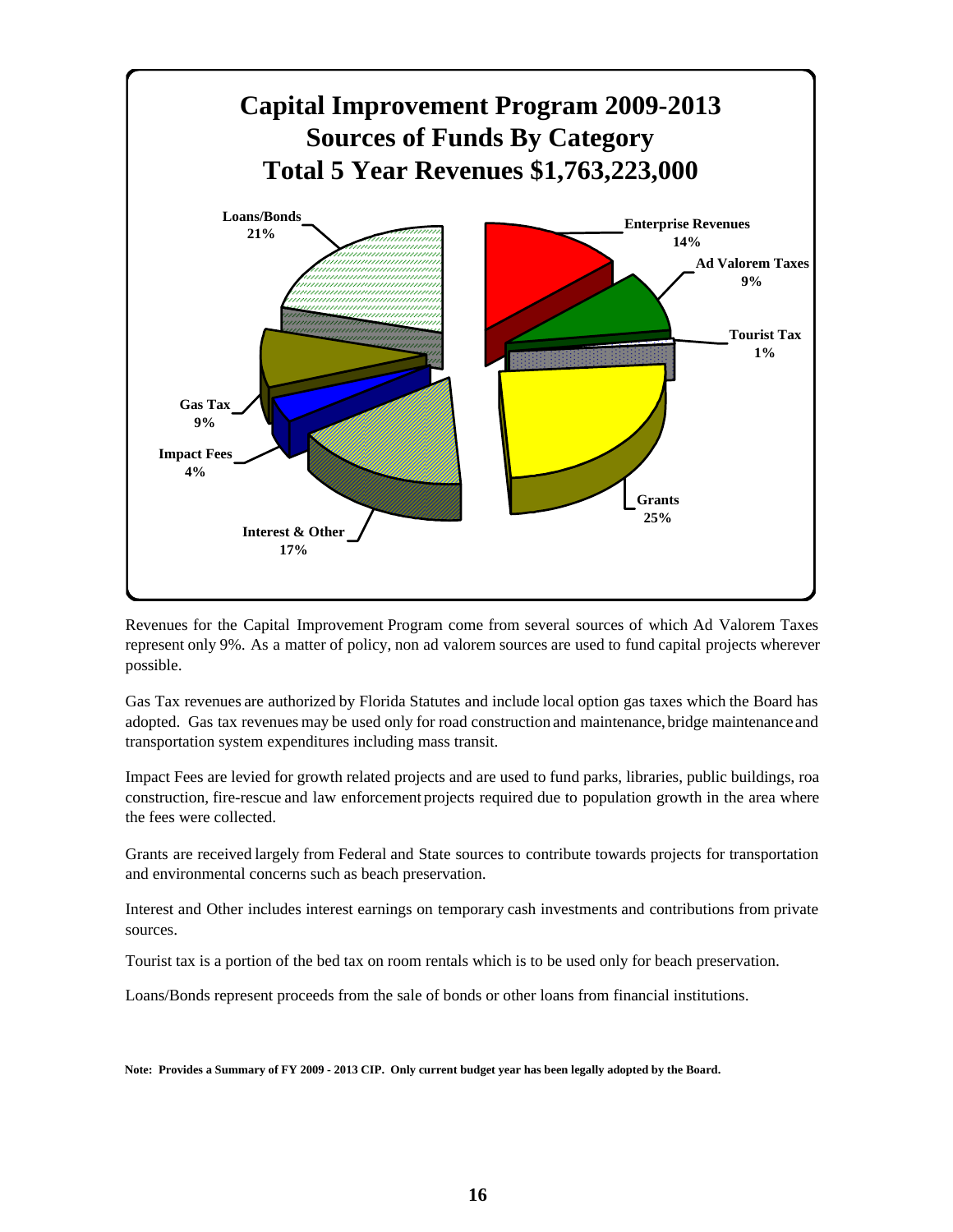

**General Government** - Services provided by the County for the benefit of the public and the governmental body as a whole.

**Public Safety** - Services provided by the County for the safety and security of the public.

**Transportation** - Expenditures for developing and improving the safe and adequate flow of vehicles travelers and pedestrians.

**Physical Environment** - Functions performed by the County to achieve a satisfactory living environment for the community as a whole.

**Culture and Recreation** - Expenditures to provide County residents opportunities and facilities for cultural, recreational and educational programs.

**Note: Provides a Summary of FY 2009 - 2013 CIP. Only current budget year has been legally adopted by the Board.**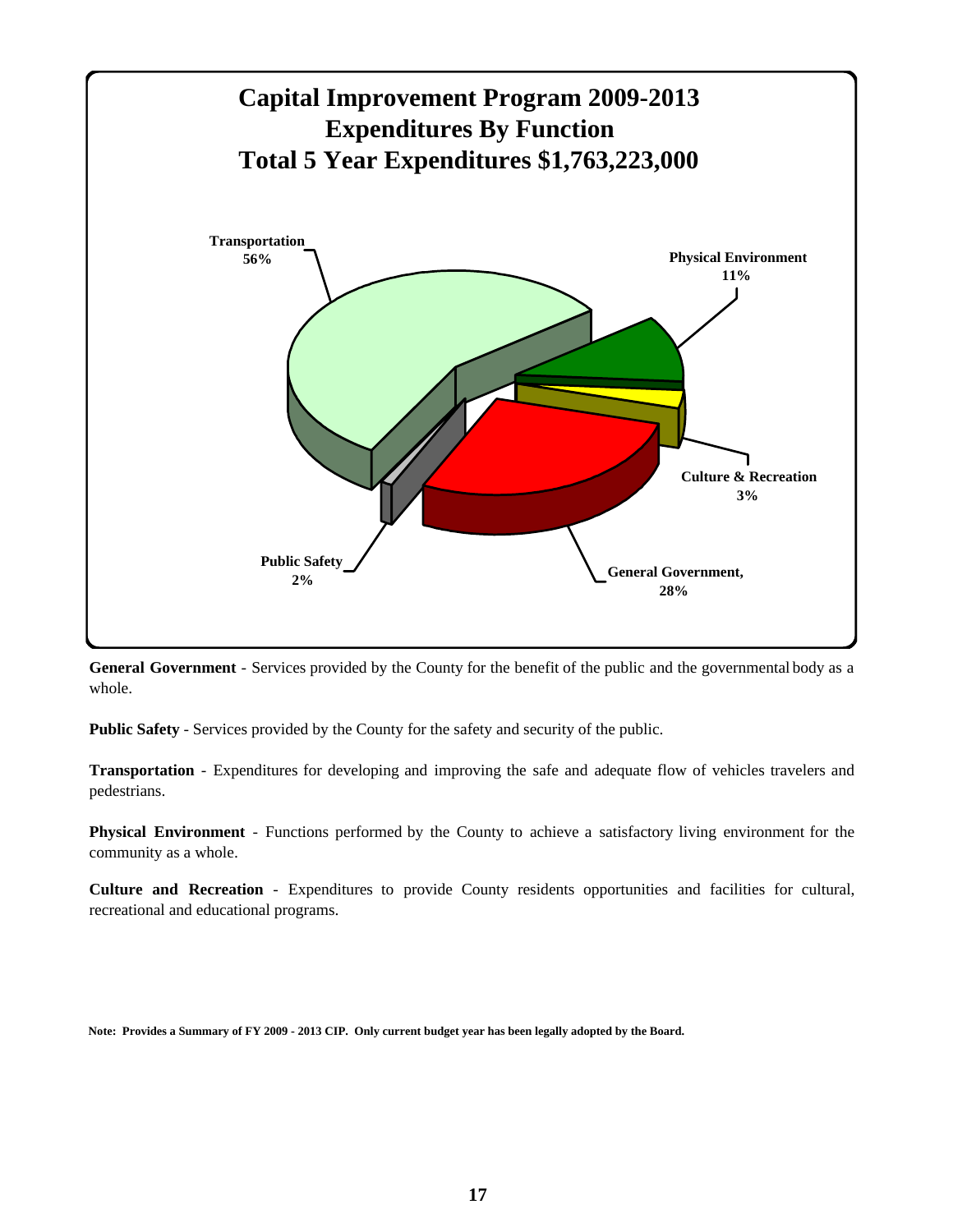## **PALM BEACH COUNTY CAPITAL IMPROVEMENT PROGRAM NEW FUNDING SOURCES FOR PROJECTS FISCAL YEARS 2009-2013 (\$ in 1,000)**

## **FUNDING SUMMARY**

|                             |           |           |           |           |           | <b>Total</b> |
|-----------------------------|-----------|-----------|-----------|-----------|-----------|--------------|
| <b>FISCAL YEARS</b>         | 2009      | 2010      | 2011      | 2012      | 2013      | 5 Years      |
| <b>FUNDING SOURCES</b>      |           |           |           |           |           |              |
| <b>Ad Valorem Taxes</b>     | \$37,452  | \$27,085  | \$30,804  | \$42,547  | \$29,053  | \$166,941    |
| <b>Tourist Tax</b>          | 2,056     | 2,149     | 2,246     | 2,349     | 2,456     | 11,256       |
| <b>Grants</b>               | 33,025    | 93,652    | 197,810   | 63,941    | 54,925    | 443,353      |
| <b>Interest &amp; Other</b> | 80,693    | 44,003    | 174,020   | 12,834    | $-9,566$  | 301,984      |
| <b>Impact Fees</b>          | 12,889    | 13,218    | 22,166    | 9,619     | 3,927     | 61,819       |
| <b>Gas Tax</b>              | 33,460    | 32,958    | 33,123    | 33,454    | 33,964    | 166,959      |
| <b>Loan/Bond Proceeds</b>   | 32,496    | 24,000    | 193,765   | 103,000   | 16,000    | 369,261      |
| <b>Enterprise Revenues</b>  | 44,376    | 43,225    | 39,335    | 49,910    | 64,804    | 241,650      |
| <b>TOTAL REVENUES</b>       | \$276,447 | \$280,290 | \$693,269 | \$317,654 | \$195,563 | \$1,763,223  |